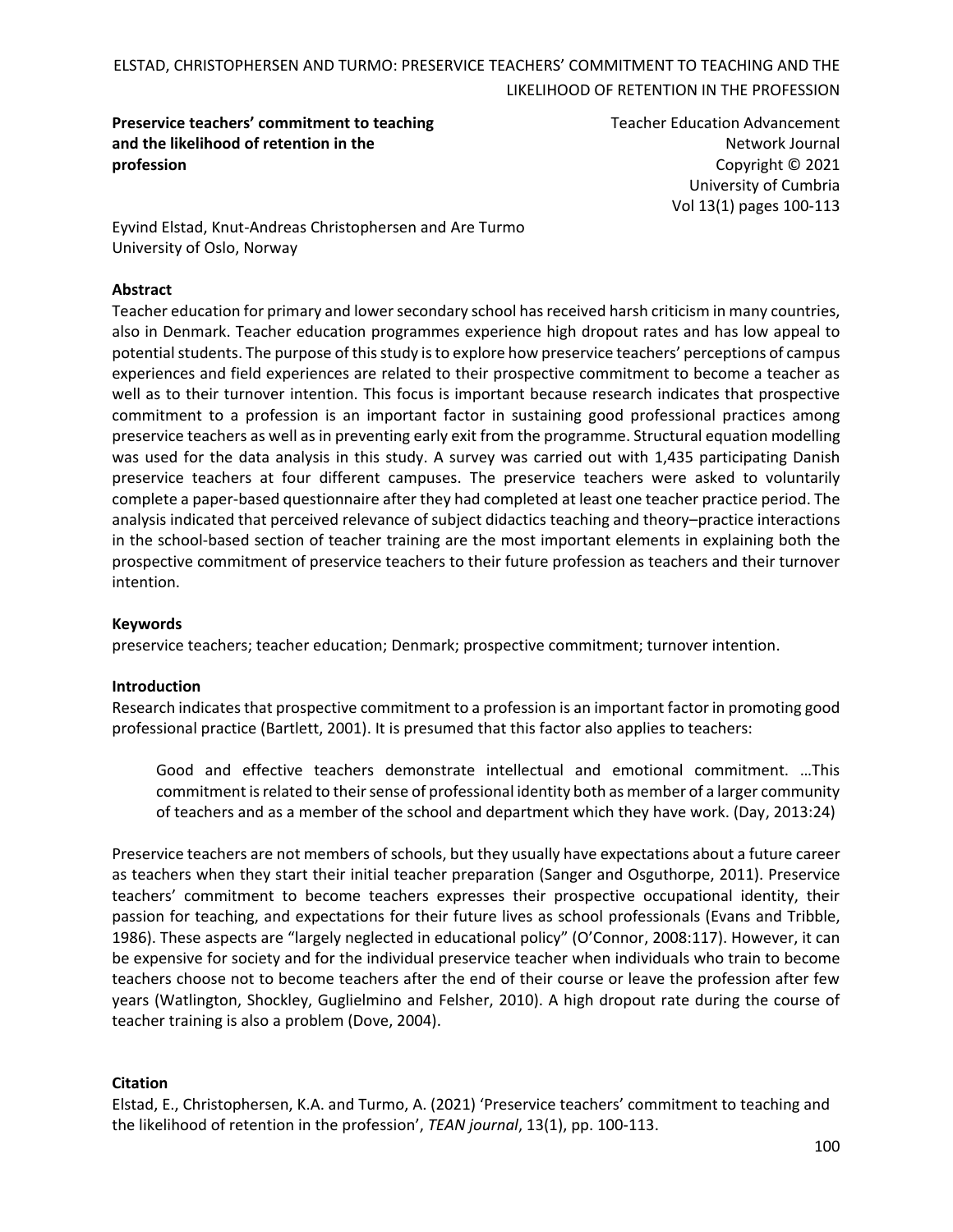The purpose of this study is to explore how Danish preservice teachers' perceptions of campus and field (school) experiences are related to their prospective commitment to become teachers as well as their turnover intentions. It is important to gain greater insight into what explains preservice teachers' prospective commitment and their decision not to complete the teacher education programme. More information about these factors may enable the initiation of appropriate measures to improve teacher training in Denmark.

### **The Danish context**

Danish teacher education is divided into separate components: (1) 4-year teacher education for the compulsory primary and lower secondary schools, (2) teacher education for upper secondary, and (3) vocational education. This study examines teacher education for primary and lower secondary schools.

Teacher education at six university colleges has never been well regarded and has been reformed 10 times. The last reform took place in 2012, when the Danish parliament adopted a new reform for teacher education, which for the first time introduced an admission requirement for the education programme. In addition, the Danish education student must acquire adequate competences through the four-year programme with 240 ECTS (European Credit Transfer and Accumulation System). The programme is complex. First, preservice teachers must study 3 academic subjects on campus, one of which must be Danish or mathematics (120–140 ECTS). Second, preservice teachers must study "The teacher's foundational competences" (60 ECTS), which is divided into general educational theory (named 'educational theory'), subject didactics (Rasmussen and Bayer, 2014) and 'Christian studies/life enlightenment/citizenship'. The topic 'Christian studies/life enlightenment/citizenship' is not considered in this study. Third, the internship is an important part of teacher training (Cohen, Hoz and Kaplan, 2014) and is spread out periodically over the four years of the Danish teacher education programme. Preservice teachers are supervised by teachers at the practice schools. Information material is prepared regarding the campus-based content of teacher training, and guidelines regarding the conduct of supervision at the school are submitted to the supervisors. In addition, meetings are arranged between the university college's teacher educators and the practice supervisors to establish points of contact and mutual information. The internship or practicum (30 ECTS) consists of modules that the preservice teachers participate in over the course of the four-year programme. The internship takes place in ordinary *folkeskole* (primary and lower secondary school), and the supervisors are normally school teachers. The preservice teachers must pass the internship and take an oral internship test. In addition, the preservice teacher must prepare a written professional bachelor project based on a concrete problem, which must include results from a research and development project.

In Denmark, several reforms in teacher education have been carried out, including four since 1990 alone. A political agreement was reached in 2012 on reforming teacher education. The new programme came into force in 2013, but it was already being revised in 2015. The Danish Ministry for Higher Education and Science began an evaluation of the quality and relevance of teacher education in autumn 2017, with the results published in January 2019. Three months later, the authorities commissioned a new expert group to create novel models for how teacher education at 'a high international level' could be realised and to discuss how 'a more appropriate placement of teacher education' in universities and university colleges (as is the case at present) might be realised. This expert group's work was stopped in November 2020: Denmark now needs 'a broad boost in quality' (Bjerril, 2020).

However, with the reform(s) of teacher education, there followed a significant change in the relationship between the university college and schools regarding responsibility for the preservice teacher's teacher practice. Up until then, the university college was responsible for the quality and quantity of the teacher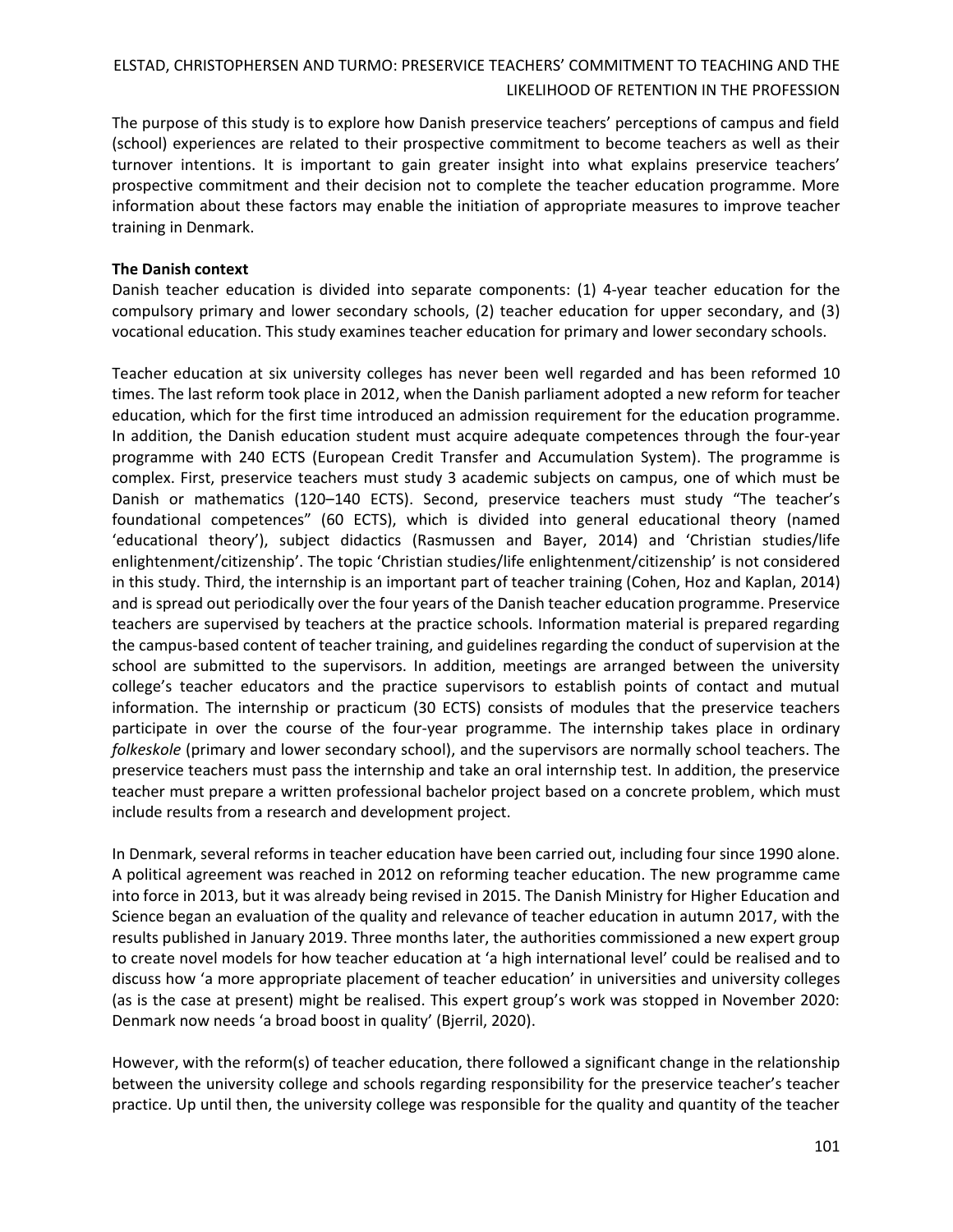practice, but after 2013, the school became an equal educational partner for implementing preservice teachers' three practice modules (Braüner and Hornbøll, 2014). As a result, the university college is still responsible for the overall quality of the teacher practice, but in cooperation with the schools. Since the reform, schools have been required to draw up a plan, which the university college must approve, for the content and structure of the preservice teachers' progress and outcomes within the three modules, using the competence goals for the modules as the basis for the assessment. The educators at the university colleges supplement the supervision provided by school staff and take part in the examination of the preservice teachers' reflections on their teaching practice module. Available resources for carrying out systematic contact between university college teacher educators and practice supervisors are, however, not extensive.

In 2018, an expert group was appointed to evaluate the revised teacher education programme. The evaluation of the expert group indicated that the quality and relevance of the revised programme is satisfactory with regard to several core elements, such as strengthened basic skills, use of competence goals, and strengthened internship. Similarly, according to the evaluation, the reform succeeded in making teacher training more relevant in relation to several key needs of teaching students, such as classroom management training (Danish Agency for Science and Higher Education, 2018). The reform was expected help to address the challenge of the high dropout rate (Bjerril, 2019). However, this has not happened.

The analysis of dropout rates indicates little change in the pattern of average dropout rates from the period 2006 to 2012. After the fourth year, 31.5% had quit (EVA, 2018). In addition, the number of primary school teachers fell by 15% from 2009 to 2017, while the number of primary school pupils dropped by only 5% during the same period (Ministry of Higher Education and Science, 2019). The proportion of teachers without teacher education has grown since 1997, from 8% to 18%. Predictions about future teacher coverage in Denmark show the number of primary school teachers will continue to decline until the year 2022. However, an excess of primary school teachers is expected in the period 2023–2030 (Lange-Group, 2017). One of the aims of the teacher education reform of 2012 was to make primary school teacher education more attractive. This has not happened, either: fewer and fewer of the best young people become teachers. At the same time, a significant proportion of those who were educated for the primary school teacher profession do not work in schools. Indeed, both the primary and lower secondary schools have difficulty retaining good teachers.

Danish authorities are not satisfied with the teacher education system that exists or with the dropout rates and lack of appeal to draw new students. This study explores how Danish preservice teachers' perceptions of campus experiences and field experiences are related to their prospective commitment to become a teacher as well as to their turnover intention. Prospective commitment refers to an attachment to becoming a teacher.

### **Theoretical framework**

Commitment to one's occupation is important because an employee should have attitudes and motivation that are favourable for the purpose that their work should be serving (Bartlett, 2001; Khan, Ziauddin and Ramay, 2010). A preservice teacher's dedication to become a teacher is an example of such a commitment (Fresko, Kfir and Nasser, 1997; Lee, Zhang and Yin, 2011; Robinson, Hohepa, and Lloyd, 2009). It is difficult to envisage how all the situations that teachers are likely to experience during their years of teaching can be translated into clear instructions in curriculum guidelines and employment contracts. Unlike the quality-graded production of a strawberry picker, it is difficult to attain a precise measurement of the quality of a teacher's performance. Although an employer can gain an indirect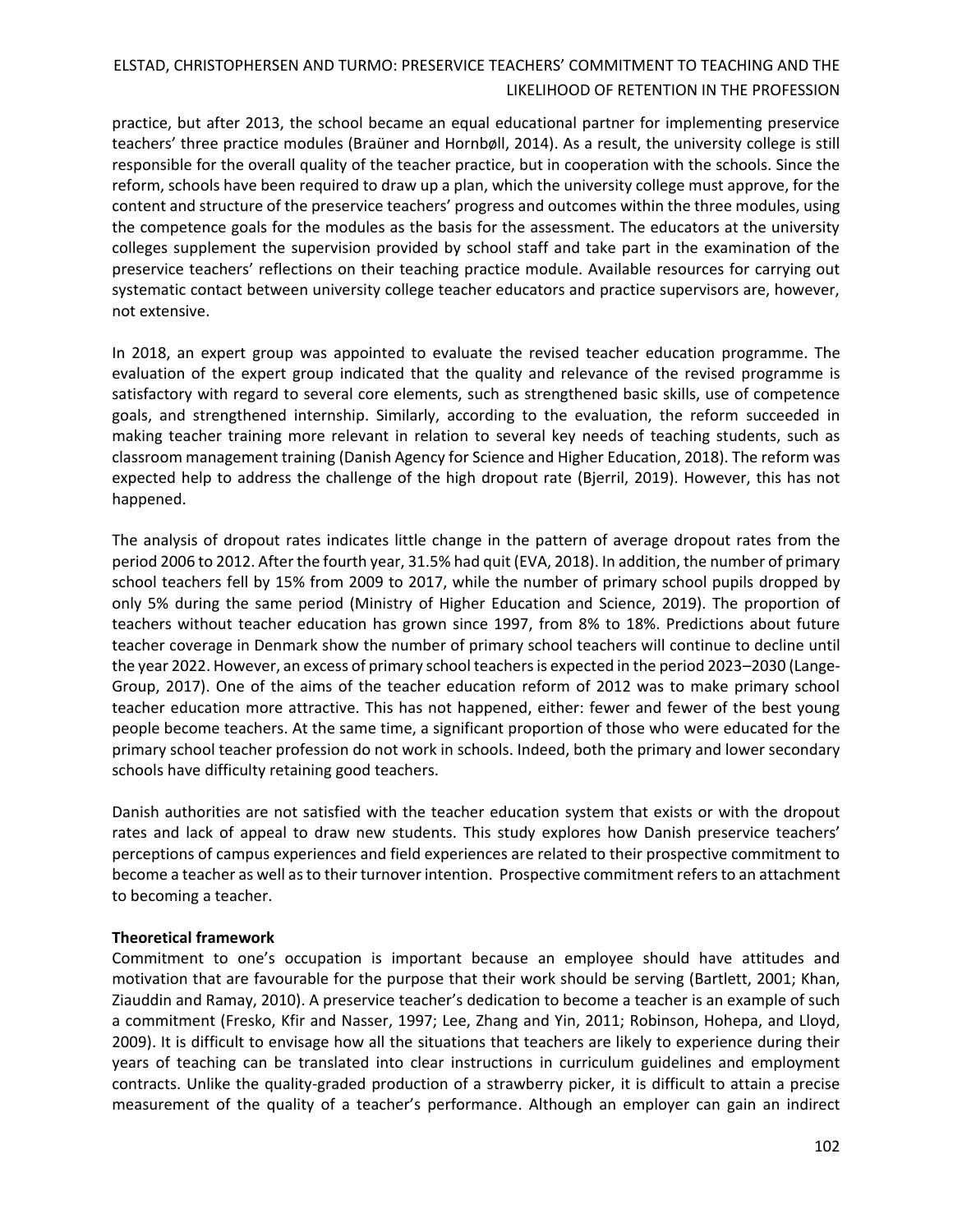indication of a teacher's performance (Berliner, 2014), a teacher's professional judgment (Krogh-Jespersen, 2009) and work are not easily assessed by direct measurement.

Commitment to the teaching job and positive attitudes towards the teaching role are important premises for teacher professionalism (Firestone & Pennell, 1993). There are grounds to believe that preservice teachers, to a varying degree, possess a prospective commitment to their future role in teaching (Silverman, 2010; Klassen and Chiu, 2011; Chesnut and Cullen, 2014). Prospective commitment and turnover intention of preservice teachers may be strengthened or weakened due to experiences during teacher training, both in the campus-based components of the programme and during internships (Ng, Nicholas and Williams, 2010). Therefore, this study was designed to explore the strength of the associations between the campus-based and field experiences in teacher practice and preservice teachers' commitment to teaching and turnover intention. Teacher education consists of exchanges between campus courses for teaching subject didactics and educational theory (plus Christian studies/life enlightenment/citizenship) and school practice courses for supervised teaching practice. Several scholars believe that preservice teachers' perceptions of coherence between these exchanges are critical to prepare them for their roles as teachers (Grossman, Hammerness, McDonald and Ronfeldt, 2008). Our study is based on the premise that good campus and field teacher training experiences foster commitment to teaching and constrain turnover intention. The research conducted for this study is intended to prove or disprove several hypotheses related to this premise.

Hypothesis 1 states that perceived relevance of the educational theory course is positively related to Danish preservice teachers' prospective commitment to become a teacher. Hypothesis 2 states that perceived relevance of subject didactics courses is positively related to Danish preservice teachers' prospective commitment to become a teacher. The following theoretical expectations may be expressed: Hypothesis 3 asserts that perceived relevance of educational theory courses is negatively related to Danish preservice teachers' turnover intention, and Hypothesis 4 asserts perceived relevance of subject didactics teaching is negatively related to turnover intention.

Generally, preservice teachers are sent first to observe a teacher's lessons and then gain practice by teaching segments of or whole lessons (Kagan, 1992). A supervisor at the school will observe these teaching sessions (Smith and Lev‐Ari, 2005), which are often followed by a supervision session between the supervisor and the preservice teacher(s) (Copland, 2010). Supervision before a lesson, where the preservice teacher discusses and justifies a lesson plan, is also normal practice. In addition, in Denmark peer supervision and supervision of groups are also standard procedures (Rasmussen 2014).

Field placement is positively related to preservice teacher retention (Ronfeldt, 2012). The content and method of supervision sessions in field placements vary, depending on the supervisor's professional view of supervision. Such supervision can partially be considered as personalised formative feedback (Zeichner and Teitelbaum, 1982) and partially as theory–practice interaction (Heggen and Terum, 2013). The first method emphasises a humanistic approach, where the supervision focuses on the preservice teacher's well-being and need of concrete advice on techniques and other strategies for mastery of teaching (Wang and Odell, 2002). However, the purpose of the internship is broader than this. Research shows that Danish university colleges try to bridge the gap between theory and practice (Laursen, 2015). As such, the aim of the internship is to create a link between theory and practice so that the preservice teacher acquires theoretically based practical skills in preparing, implementing, and evaluating teaching lessons.

Mastery of the theory–practice relation in professional programmes like teacher education should provide a fruitful challenge that inspires preservice teachers to learn by reflecting on practical experiences through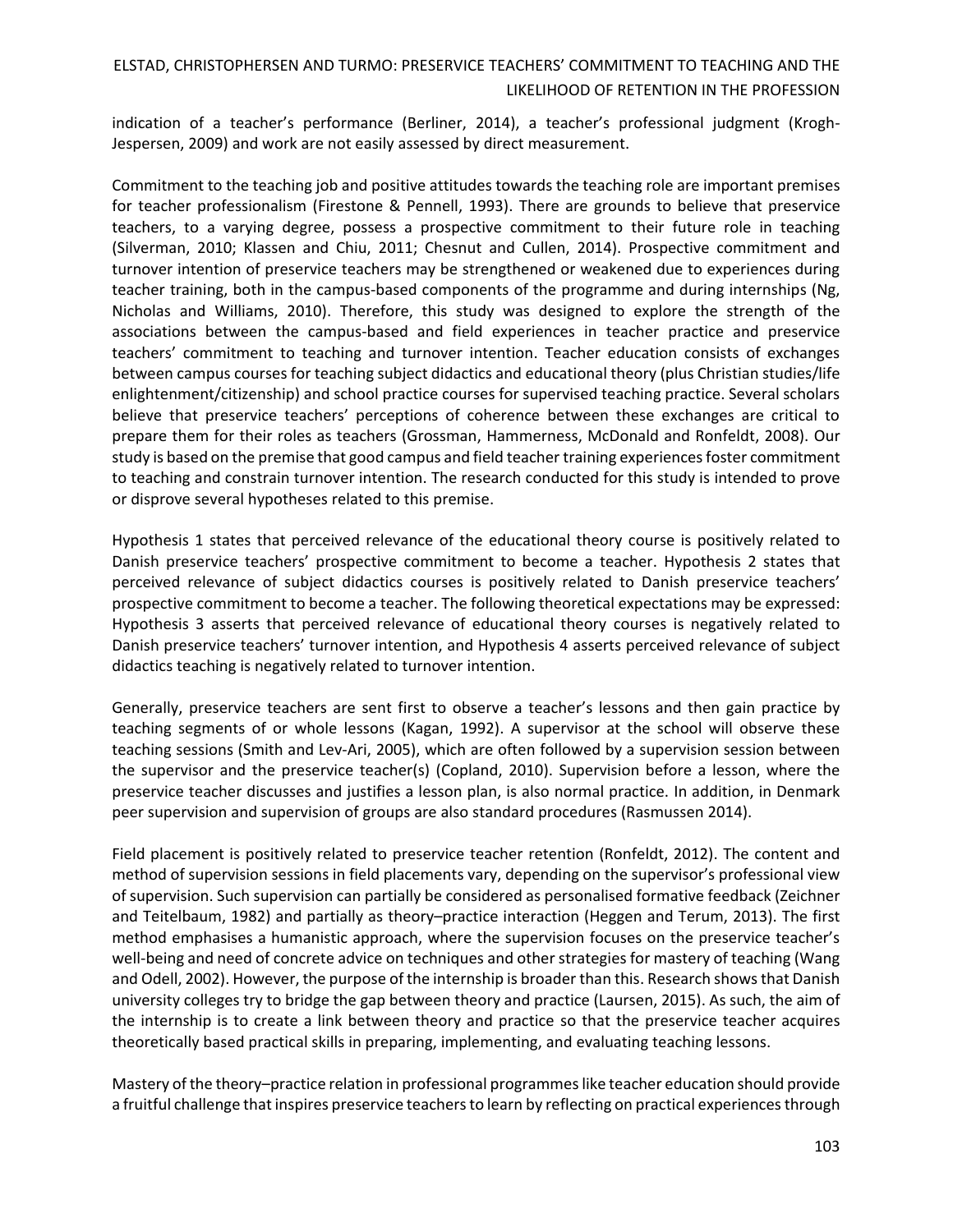the lens of theoretically based concepts (Laursen, 2015). Supervisors are expected to help preservice teachers with this practical synthesis so the preservice teachers can better understand the practical relevance of the curriculum (Heggen and Terum, 2013). Supervision must, therefore, emphasise educative supervision with a bifocal perspective, for mentees to find supervision relevant in their classroom, which may be seen as both theory–practice interaction and personalised formative feedback. The preservice teachers' perceptions of the relevance of theory for the practical conduct of teacher's professional work (i.e., theory–practice interaction) will depend on whether the school's supervisors actually relate the content of their supervision to the basis of knowledge created in the campus-based part of the teacher training.

There are grounds to presume that preservice teacher practice might nurture the prospective commitment of preservice teachers to becoming teachers and might constrain turnover intention (Darling-Hammond, 2006). Hypothesis 5 states that theory–practice interaction is positively related to Danish preservice teachers' prospective commitment to become a teacher. The following theoretical expectation, which constitutes Hypothesis 6, may be expressed: theory–practice interaction is negatively related to Danish preservice teachers' turnover intention.

Providing personalised formative feedback during supervision might assist the preservice teachers' learning and could be helpful for coping with the challenges they will face as teachers (Ferguson, 2011). Hypothesis number 7 posits that providing formative feedback during supervision is positively related to the preservice teacher's prospective commitment to become a teacher. The following theoretical expectation is formulated (Hypothesis 8): Providing formative feedback during supervision is negatively related to turnover intention.

In summary, the following eight hypotheses are addressed:

- 1. Perceived relevance of educational theory teaching is positively related to Danish preservice teachers' prospective commitment to become a teacher.
- 2. Perceived relevance of educational theory teaching is negatively related to Danish preservice teachers' turnover intention.
- 3. Perceived relevance of subject didactics teaching is positively related to Danish preservice teachers' prospective commitment to become a teacher.
- 4. Perceived relevance of subject didactics teaching is negatively related to Danish preservice teachers' turnover intention.
- 5. Theory–practice interaction is positively related to Danish preservice teachers' prospective commitment to become a teacher.
- 6. Theory–practice interaction is negatively related to Danish preservice teachers' turnover intention.
- 7. Personalised formative feedback during supervision is positively related to Danish preservice teachers' prospective commitment to become a teacher.
- 8. Personalised formative feedback during supervision is negatively related to Danish preservice teachers' turnover intention.

### **Research methodology**

In 2017, a survey was conducted involving Danish preservice teachers from four campuses of one university college. The four campuses differ in sizes and somewhat in organisation of the lectures. The preservice teachers were asked to voluntarily complete a paper-based questionnaire after their completion of at least one practice period. A total of 1,509 questionnaires were returned. 1,435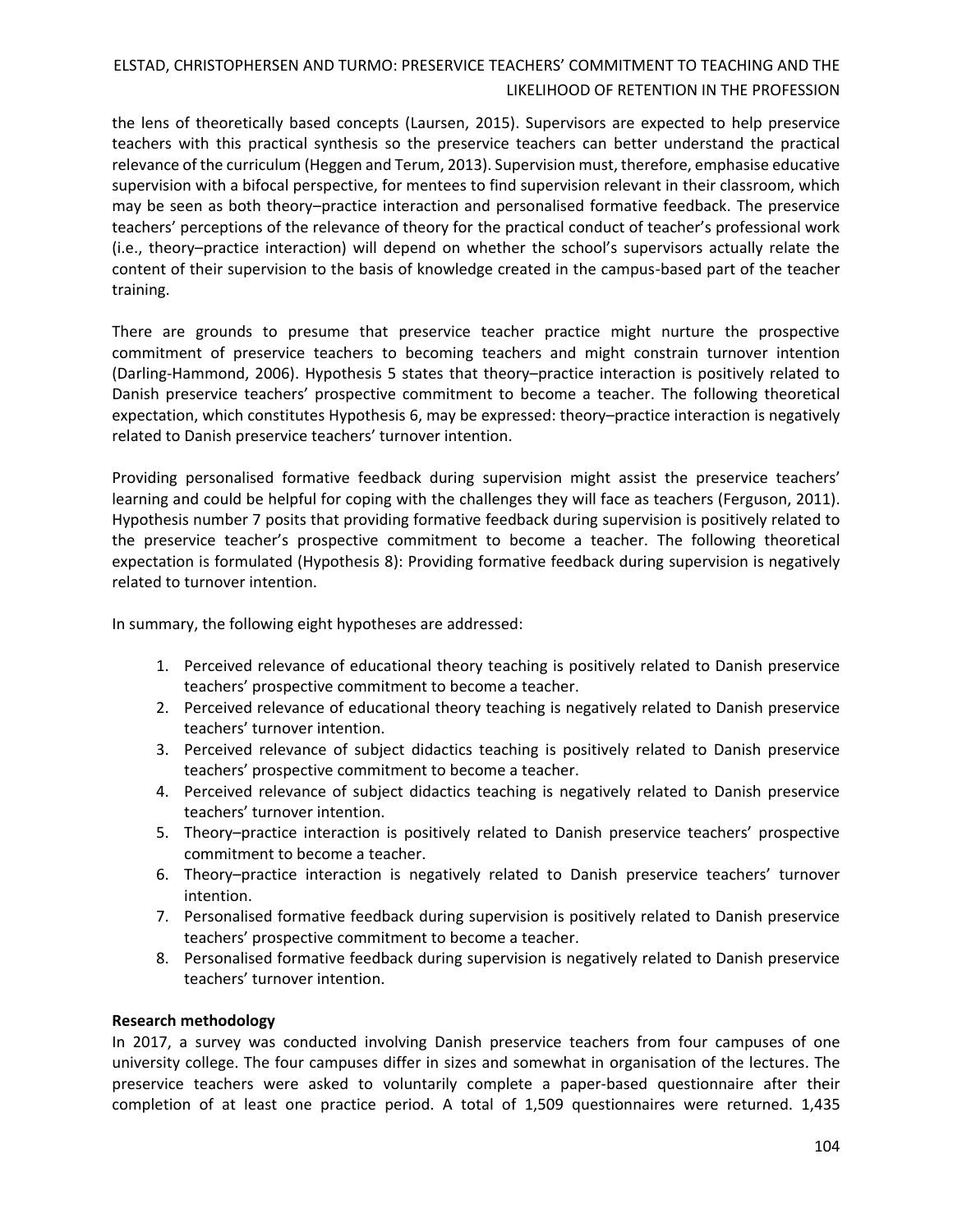questionnaires were completed. In the questionnaire the preservice teachers were asked to recall to what extent they had experienced their on-campus studies as relevant during the practice period, what were their experiences like with their practice supervisors, and other relevant questions.

**Table 1.** Overview of constructs, abbreviations, and items, and 4 independent and 2 dependent variables. Response scale from 1 (strongly disagree) to 7 (strongly agree).

## **Independent variables:**

*Perceived relevance of educational theory teaching (abbreviated pp)*  In educational theory teaching:

- I am given practical examples from actual teaching (w35)
- The connection between educational theory and practice is made clear (w38)

*Perceived relevance of subject-didactics teaching (abbreviated sp)* In subject-didactics teaching:

- I am given practical examples from actual teaching (w39)
- I have become familiar with academic content that is relevant for the work of a teacher (w40)
- The connection between subject-didactic theory and practice is made clear (w42)

## *Theory-practice interaction (abbreviated is)*

In the practice periods:

- I get to know how the study subject is relevant in school (w44)
- I discuss with my supervisors how the subject matter can be applied in developing the teaching practice (w45)
- I discuss practical experiences with the supervisors in light of what we have learned so far (w46)

*Personalised formative feedback during supervision (abbreviated ss)*

- Supervision meetings at the practice school help me to understand what I should do to improve as a teacher (w51)
- Supervisors at the practice school give me clear and direct feedback about where I stand (w53)
- Feedback from supervisors at the practice schools is in close accordance with what I have actually achieved (w54)
- Feedback from supervisors at the practice schools makes clear what is expected of me as a preservice teacher (w55)

### **Dependent variables:**

*Prospective commitment to become a teacher (abbreviated id)* 

- I feel attracted to become a teacher (w3)
- It feels good to think that one day I will be a teacher (w4)
- I am looking forward to working as a teacher (w5)

## *Turnover intention (abbreviated ti)*

- If I find a well-paid job after my teacher training, I will not work as a teacher (w56)
- I often think about career possibilities other than become a teacher (w57)
- If I could go back and choose afresh, I would choose something other than teacher training (w58)
- Other careers are more attractive to me than become a teacher (w59)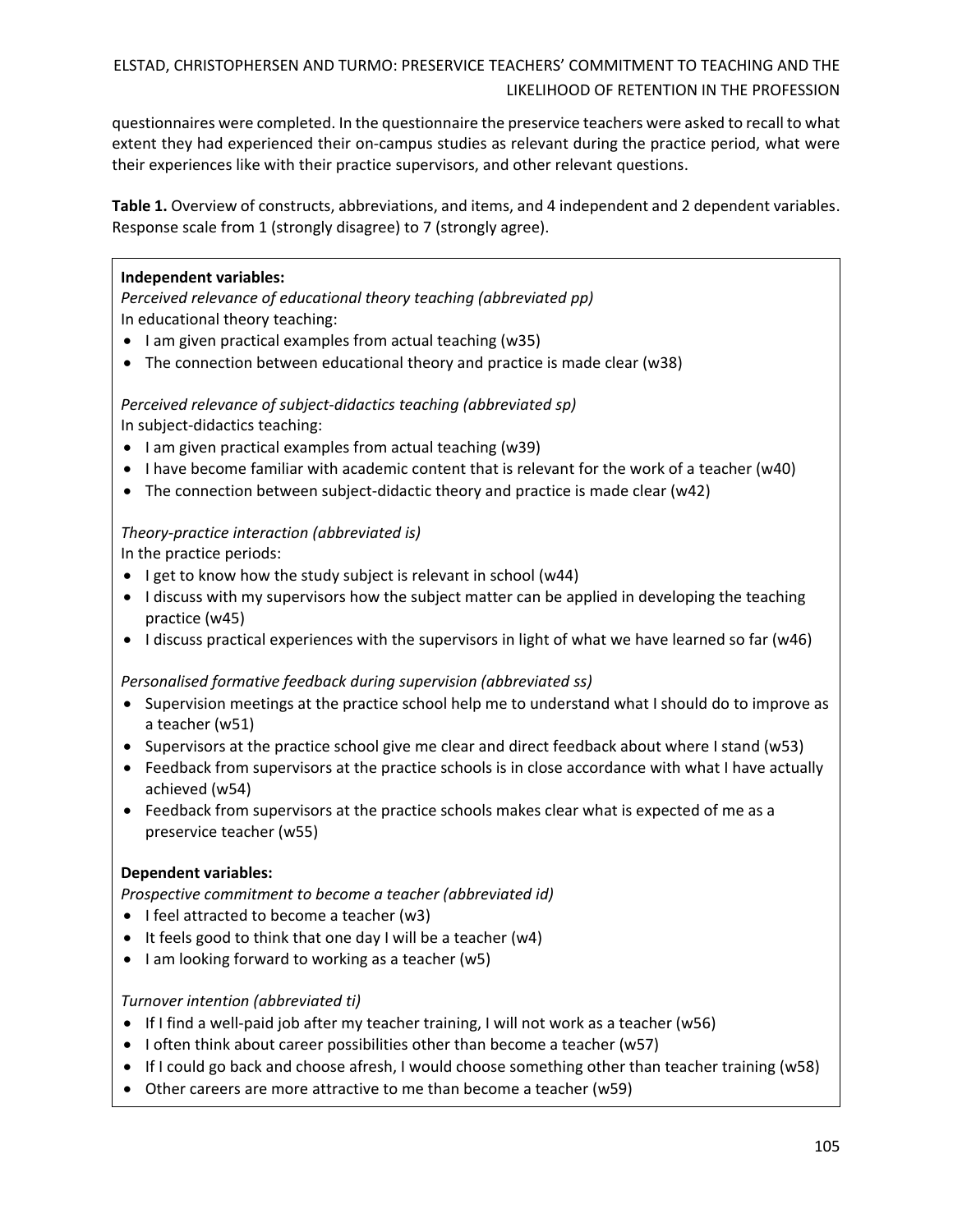Structural equation modelling was used to analyse the relationships between the variables (see Figure 1.). Structural equation modelling is suitable for confirmatory factor analysis and path analysis. The assessments of fit between the model and data were based on the following indices: root mean square error of approximation (RMSEA), normed fit index (NFI), goodness-of-fit index (GFI), and comparative fit index (CFI). A good fit is indicated by RMSEA < .05 and NFI, GFI, and CFI > .95; an acceptable fit is indicated by 05 < RMSA < .08 and NFI, GFI, and CFI > .90 (Kline, 2005). The measurement and structural models were estimated with IBM SPSS Amos 22. The actual values reported in Figures 1 and 2 show acceptable fit. The *p*-value of 0.000 is good. The RMSEA value of 0.062 indicates an acceptable fit. An NFI value of .921 indicates an acceptable fit, a GFI value of 0.900 indicates an acceptable fit, and a CFI value of 0.960 indicates a good fit.



Figure 1. Structural equation model: Perceived relevance in educational theory teaching (abbreviated PP); perceived relevance in subject-didactics teaching (SP); theory–practice interaction (IS); personalised formative feedback during supervision (SS); prospective commitment to become a teacher (ID); and turnover intention (TI). N=1,435.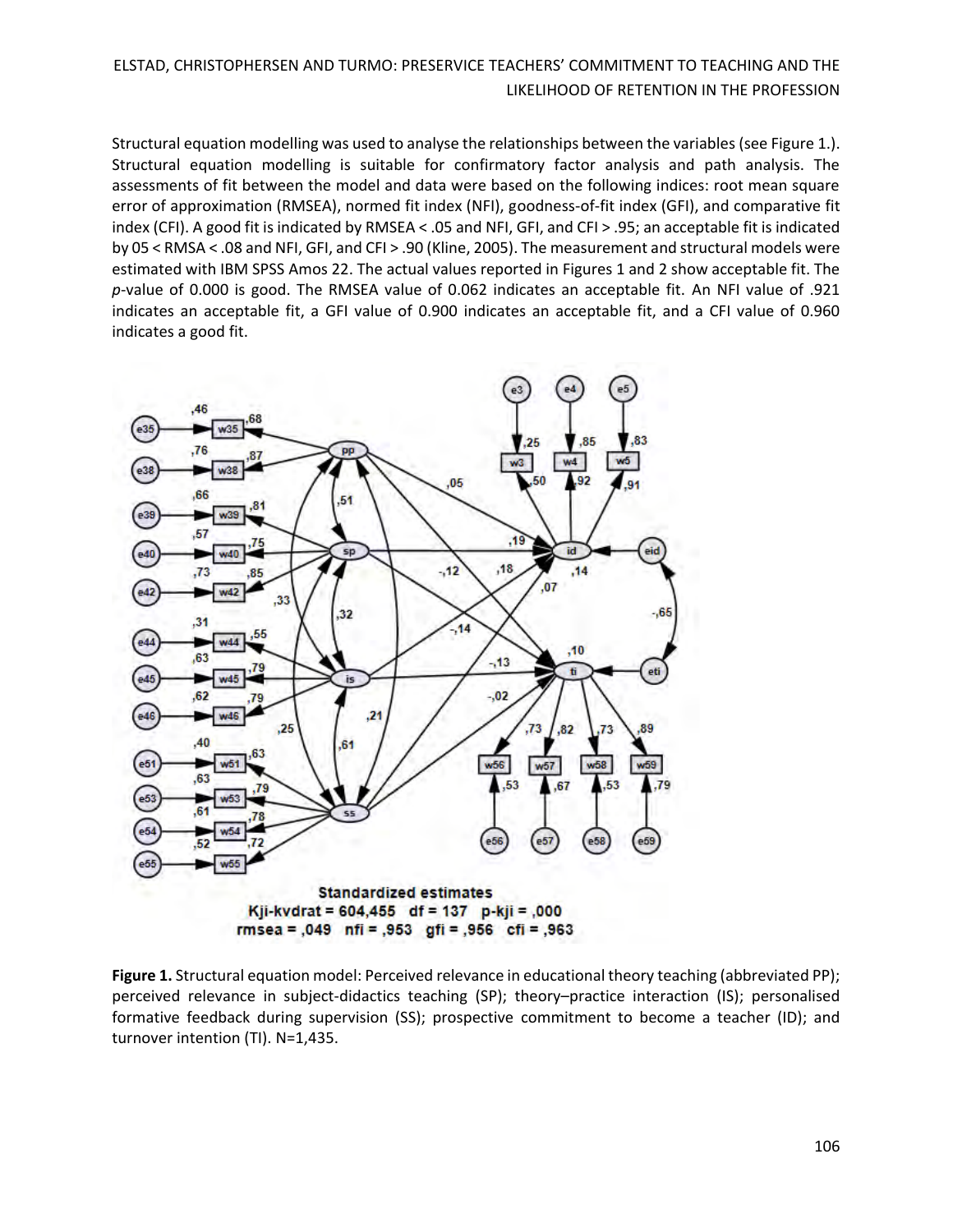| Latent   | Item            | Denmark: $N = 1,435$ |                |      |      |         |         |       |
|----------|-----------------|----------------------|----------------|------|------|---------|---------|-------|
| variable |                 | Min                  | Max            | Mean | SD   | Skew    | Kurt    | Alpha |
| id       | w <sub>3</sub>  | 1                    | 7              | 5.52 | 1.14 | $-0.61$ | 0.13    | .81   |
|          | w4              | 1                    | 7              | 5.61 | 1.28 | $-0.93$ | 0.49    |       |
|          | w5              | 1                    | 7              | 5.79 | 1.25 | $-1.16$ | 1.14    |       |
| ti       | w56             | $\mathbf{1}$         | 7              | 3.32 | 1.90 | .040    | $-0.98$ | .87   |
|          | w57             | 1                    | 7              | 3.68 | 1.96 | 0.22    | $-1.19$ |       |
|          | w58             | 1                    | 7              | 2.30 | 1.55 | 1.35    | 1.23    |       |
|          | w59             | $\mathbf{1}$         | 7              | 2.75 | 1.70 | 0.89    | $-0.07$ |       |
| pp       | w35             | $\mathbf{1}$         | 7              | 4.48 | 1.38 | $-0.24$ | $-0.39$ | .74   |
|          | w38             | $\mathbf{1}$         | 7              | 4.44 | 1.28 | $-0.26$ | $-0.06$ |       |
| sp       | w39             | $\mathbf{1}$         | 7              | 4.64 | 1.38 | $-0.32$ | $-0.34$ | .85   |
|          | w40             | $\mathbf{1}$         | 7              | 5.29 | 1.21 | $-0.63$ | 0.24    |       |
|          | w42             | $\mathbf{1}$         | 7              | 4.67 | 1.30 | $-0.38$ | $-0.14$ |       |
| is       | w44             | $\mathbf{1}$         | 7              | 5.21 | 1.26 | $-0.58$ | 0.16    | .75   |
|          | w45             | $\mathbf{1}$         | 7              | 4.34 | 1.65 | $-0.24$ | $-0.83$ |       |
|          | w46             | 1                    | 7              | 4.66 | 1.63 | $-0.47$ | $-0.57$ |       |
| SS       | w51             | $\mathbf{1}$         | $\overline{7}$ | 4.88 | 1.57 | $-0.57$ | $-0.43$ | .82   |
|          | w <sub>53</sub> | 1                    | 7              | 4.43 | 1.72 | $-0.28$ | $-0.89$ |       |
|          | w54             | $\mathbf{1}$         | 7              | 5.18 | 1.45 | $-0.84$ | 0.24    |       |
|          | w55             | 1                    | 7              | 4.66 | 1.53 | $-0.48$ | $-0.49$ |       |

**Table 2**. Statistics for single items related to latent variables.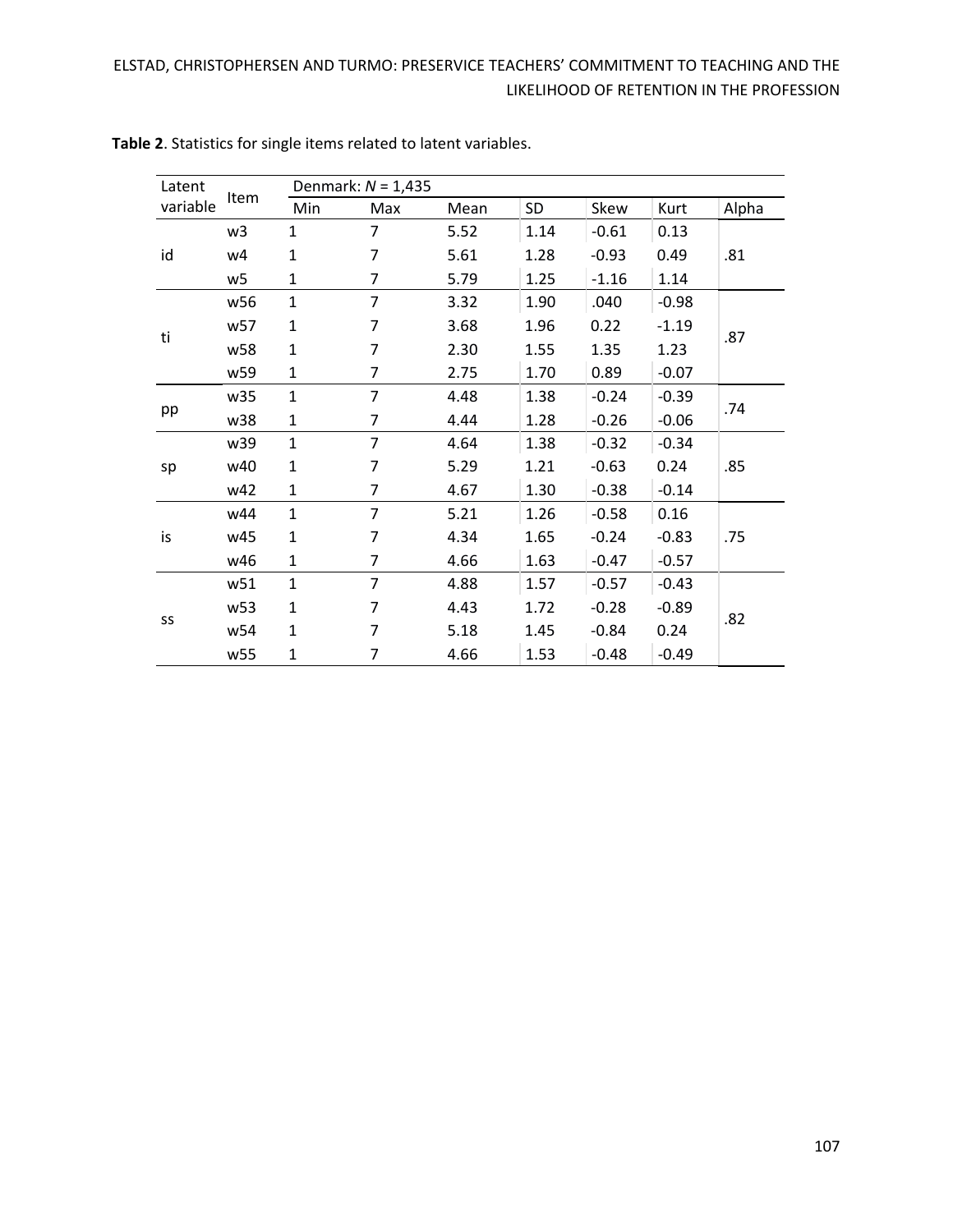| Hypothesis     | Wording                                                                                                                                                                | Results                                                                                                                 |
|----------------|------------------------------------------------------------------------------------------------------------------------------------------------------------------------|-------------------------------------------------------------------------------------------------------------------------|
| $\mathbf{1}$   | Perceived relevance of educational theory teaching<br>(pp) is positively related to Danish preservice<br>teachers' prospective commitment to become a<br>teacher (id). | The association (b(pp $\rightarrow$ id) = .05) in<br>model 1 is not significant and does<br>not support the hypothesis. |
| $\overline{2}$ | Perceived relevance of educational theory teaching<br>(pp) is negatively related to Danish preservice<br>teachers' turnover intention (ti).                            | The association (b(pp $\rightarrow$ ti) = -.12) in<br>model 1 is significant and supports<br>the hypothesis.            |
| 3              | Perceived relevance of subject didactics teaching<br>(sp) is positively related to Danish preservice<br>teachers' prospective commitment to become a<br>teacher (id).  | The association (b(sp $\rightarrow$ id) = .19) in<br>model 1 is significant and supports<br>the hypothesis.             |
| 4              | Perceived relevance of subject didactics teaching<br>(sp) is negatively related to Danish preservice<br>teachers' turnover intention (ti).                             | The association ( $b(sp\rightarrow ti) = -.13$ ) is<br>significant and does support the<br>hypothesis.                  |
| 5              | Theory-practice interaction (is) is positively related<br>preservice<br>teachers'<br>Danish<br>prospective<br>to<br>commitment to become a teacher (id).               | The association (b(is $\rightarrow$ id) = .18) is<br>significant and does support the<br>hypothesis.                    |
| 6              | Theory-practice interaction (is) is negatively related<br>to Danish preservice teachers' turnover intention<br>(ti).                                                   | The association (b(is $\rightarrow$ ti) = -.13) in<br>model 1 is significant and supports<br>the hypothesis.            |
| $\overline{7}$ | Personalised formative feedback during supervision<br>(ss) is positively related to Danish preservice<br>teachers' prospective commitment to become a<br>teacher (id). | The association (b(ss $\rightarrow$ id) = .07) is<br>significant and does not<br>not<br>support the hypothesis.         |
| 8              | Personalised formative feedback during supervision<br>(ss) is negatively related to Danish preservice<br>teachers' turnover intention (ti).                            | The association (b(ss $\rightarrow$ ti) = -.02) is<br>not significant and does not<br>support the hypothesis.           |

**Table 3.** Summary of hypotheses and results.

### **Discussion**

The purpose of this study was to explore how Danish preservice teachers' perceptions of campus and field experiences are related to their prospective commitment to become teachers as well as their turnover intentions. The structural equation modelling showed that preservice teachers' perceived relevance of educational theory teaching is not significantly associated with preservice teachers' prospective commitment to become teachers but is negatively and significantly related to turnover intention. This result indicates that perceived higher relevance of campus courses among preservice teachers could nurture their prospective commitment. This is an implication for practice.

The new campus courses related educational theory and subject didactics offered after the reform, as a result of a prior discussion of teacher education in Denmark, where the old educational theory courses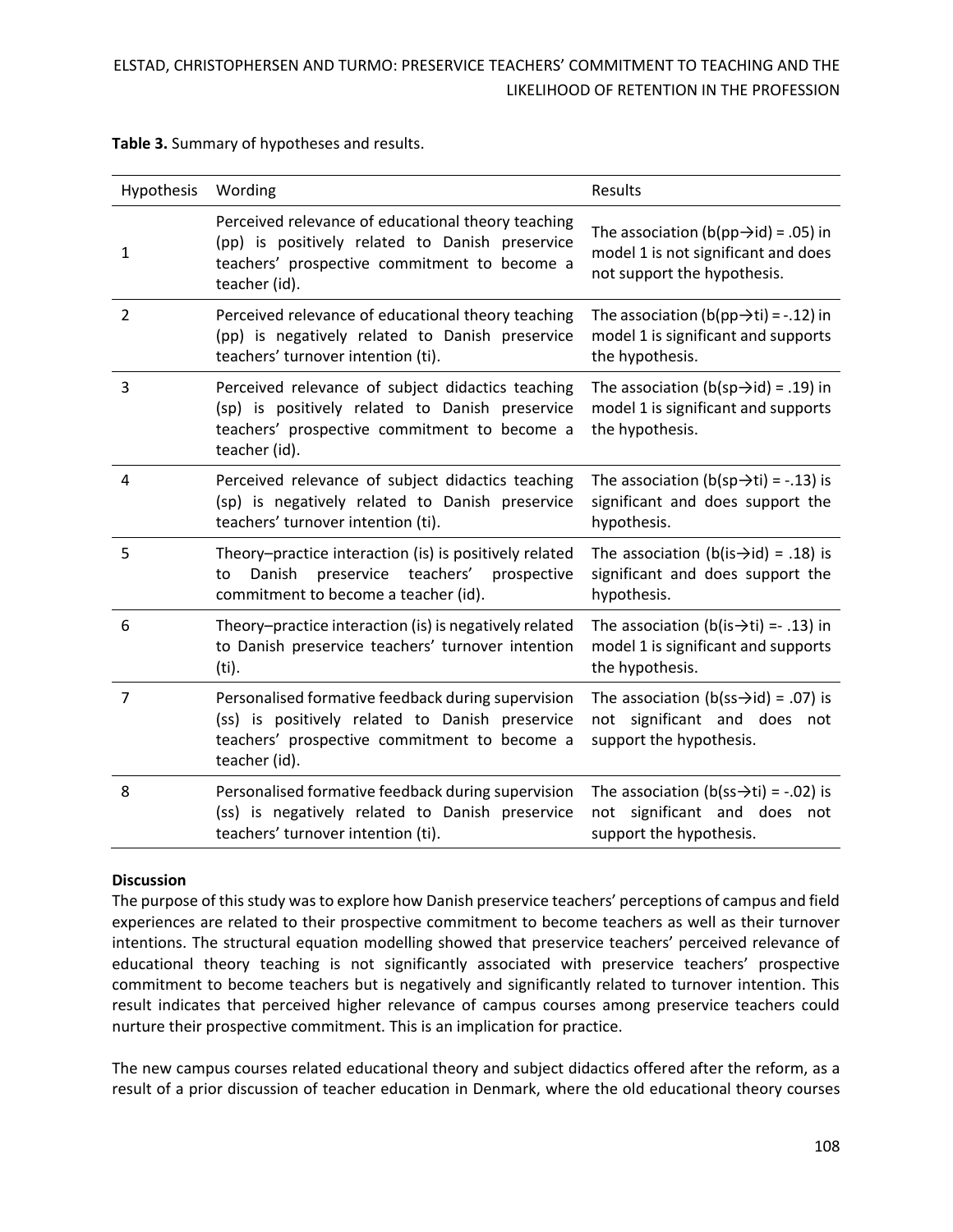were criticised for being too normative and not connected to the educational practice in schools (Rasmussen 2008: 338). The new courses have less focus on theory of reflection and more focus on how theory can be applied to support the preservice teachers in their practical teaching, outcome-based competence goals. The components of educational theory and subject didactics have the potential of being perceived as relevant for teaching practice. Danish preservice teachers regard the relevance of these topics as quite high, actually, at the highest level for the educational theory course in teacher education programmes in the Nordic countries (Elstad, Christophersen and Turmo, 2020). In addition, outcome-based competence goals are closely connected to the feeling of perceived relevance of a subject, so it is interesting that the results indicate that preservice teachers' perceived relevance of educational theory teaching is not significantly associated with their prospective commitment to becoming teachers, as there has been a greater focus on relevance in the new reform.

On the other hand, the new teacher education reform emphasises use of national and international research "and experimental and innovative work relevant to become a teacher and suited to contributing to the development and application of new professional knowledge" (Ministry of Higher Education, 2015: 79). The educational authorities have supplied teacher education institutions with upgrading efforts for the teacher educators. However, research-adaption of teacher training is a double-edged sword. When teacher educators are first recruited and appointed to a university college, the expectations of the culture of Minerva's world could appear stronger than practice-related skills development. Also, publication in academic publications (and, preferably, in international journals) has a greater role in Danish university colleges than it formerly had, and far more teacher educators are now qualified as researchers (doctoral exams) than previously. Moreover, Danish teacher educators today feel pressure to make teacher education more research-oriented.

It is possible to increase the relevance of the educational theory course by training in the conduct of teaching carried out in the campus section of the teacher training programme. Micro teaching (Hatton and Smith, 1995; Arsal, 2015) is an example, but also other efforts of linking theory and practice could be considered for the training of teaching skills required for preservice teachers before they begin as teachers in a school. Indeed, there is not an absolute distinction between campus experiences and practice experiences in teacher training. Developing the skill sets of teacher educators in the direction of the pragmatic relevance of teacher training, another option, is a controversial proposal, and an open question is whether a more instrumental, concrete approach for the planning, performance, and assessment of teaching could nurture preservice teachers' prospective commitment. However, such attempts at skill development are not necessarily sweet music to the ears of those who are 'true believers' in relation to the significance of research.

Additionally, the structural equation modelling showed that perceived relevance in subject didactics teaching is positively and significantly associated with preservice teachers' prospective commitment to become teachers and is negatively and significantly associated with turnover intention. The latest and last part of the evaluation of the teacher training programme showed that the preservice teachers found that the current education does not prepare them properly to, among other things, deal with conflicts with pupils and parents. Many schools have well-trained interns who take the assignments seriously and who are particularly chosen and particularly skilled at it, but there is great variation between the municipalities and the schools. In the Danish evaluation of teacher education, it was recommended that the teacher educators be given further university education in subject didactics (EVA, 2003:51). This has been accomplished over time via PhD grants and other measures. Subject matter didactics is currently integrated into the academic subjectsin Danish programmes, and the average level of perceived relevance is quite high. One interpretation of the path coefficient reflected in the analysis is that subject didactics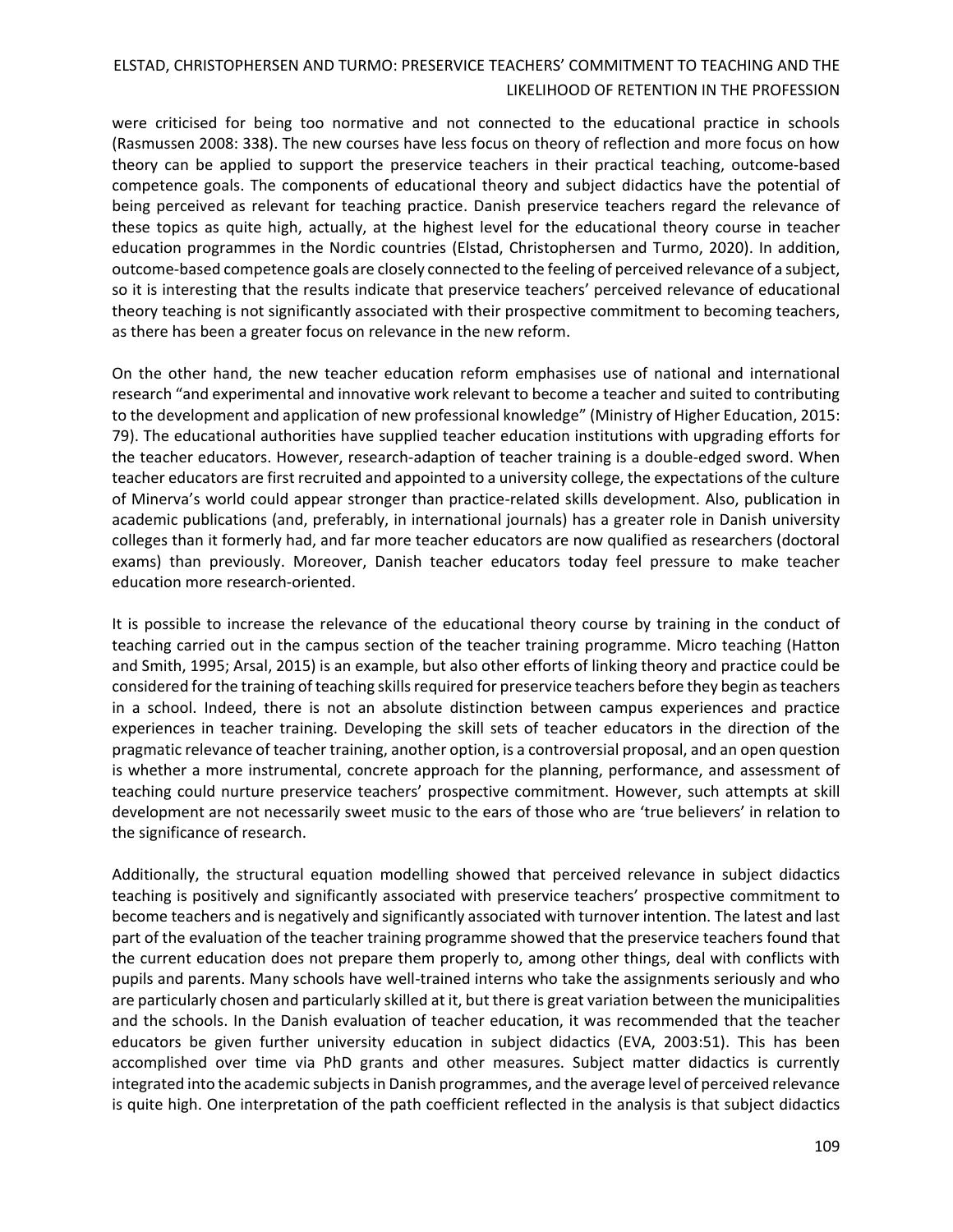teaching provides preservice teachers with valid knowledge about what will be useful in their teaching practice in a way that nurtures their prospective commitment.

Teacher training is not alone in having both a practice arena and a campus arena as parallel parts of a training regime. For instance, doctor training occurs both through university teaching and training in a hospital and other practice arenas. Doctor training, however, features a common professional language on campus and in the field. One factor that creates a special challenge for teacher training is that practice supervisors in the schools do not necessarily use the same professional language as that employed in institutional teacher-training campus teaching (Joram, 2007). In other words, there are often particular challenges in teacher training in terms of coherence and the integration between theory and practice in Denmark as well as in other countries. Although some improvement efforts on partnerships between university colleges and schools have been implemented in Denmark (Laursen, 2015), some challenges remain.

We investigated two strategies for the development of curriculum for field-based experiences in teacher training: personalised formative feedback and theory–practice interaction. The structural equation modelling showed that theory–practice interaction is positively and significantly associated with preservice teachers' prospective commitment to become teachers and negatively and significantly associated with turnover intention. On the other hand, personalised formative feedback is significantly associated with neither prospective commitment nor turnover intention. In the literature, formative feedback is considered a strong and effective communication tool if performed correctly (Svanes & Skagen, 2017). An implication might be that supervisors could be more supportive in their feedback. More and deeper collaboration between teacher educators at the university and school site coordinators could be a promising endeavour (Selland & Bien, 2014). Another strategy could be supervisor education. Although ECTS-rewarded supervisor education is not common in Denmark, it is in other countries (for instance, in Norway), where the courses are quite popular. This could be a useful policy in Denmark.

The results of this study should be considered against the background of deeper problems in the Danish society. A large majority of lower secondary teachers in Denmark do not perceive becoming a teacher as being valued in society (OECD, 2017). A stronger status of teachers and supervisors in teacher training could be helpful. In addition, an expanded understanding of the practice supervisor's role within the curriculum of teacher training could support the endeavour of research-based professionalism. Today, the teacher training programme for "Folkeskolen" is a four-year programme. However, a five-year teacher education programme has been discussed. A possible research thesis similar to the requirement for the Finnish teacher training programme could strengthen teachers' research-based professionalism. This has been the central mission of teacher education in Finland since the mid-1970s (Westbury, Hansén, Kansanen and Björkvist, 2005). A five-year master programme might give more latitude to research‐based professionalism among Danish teachers, but the question of five-year teacher education is not the current policy.

As with all similar studies, our study confronted certain limitations from a methodological standpoint (for instance, a cross-sectional approach), as well as from a conceptual perspective (for instance, parsimonious modelling). We acknowledge these limitations and argue that they contribute to a foundation for future studies. It should be emphasised that relatively little quantitative research has been carried out in relation to preservice teachers' prospective commitment to teaching and turnover intention; therefore, we do not have a solid foundation of empirical related research. Another limitation is the use of self-reported questionnaire data. The subjective component of such data is undeniable. Independent judgments can provide interesting data about an employee's performance, but it is difficult to carry out this process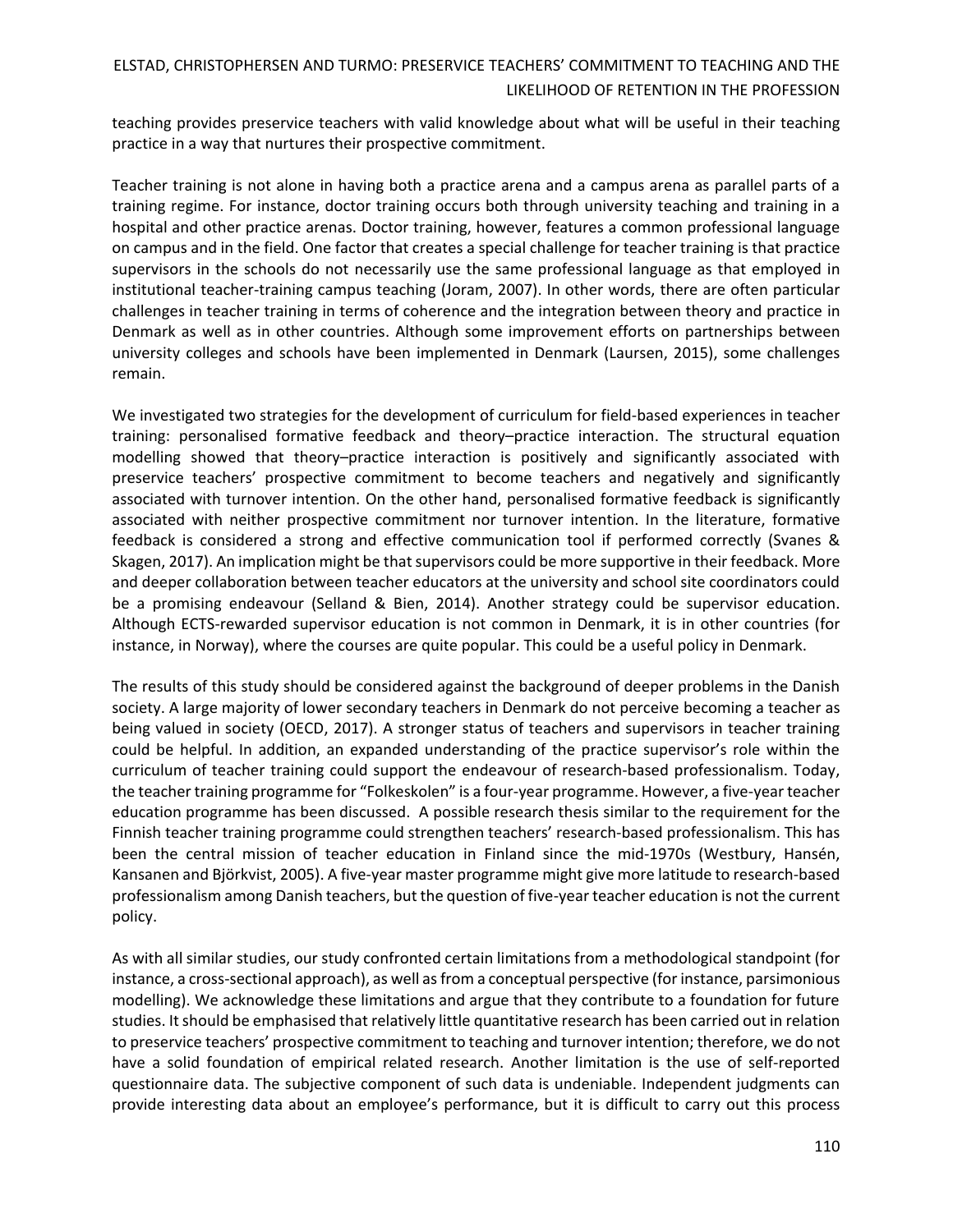whilst honouring promises of anonymity. A further limitation is that we did not have an opportunity to couple preservice teachers' self-reporting with objective performance-related goals.

### **References**

- Arsal, Z. (2015) 'The effects of microteaching on the critical thinking dispositions of preservice teachers', *Australian Journal of Teacher Education*, 40(3), pp. 140.
- Bartlett, K. R. (2001) 'The relationship between training and organizational commitment: A study in the health care field,' *Human Resource Development Quarterly*, 12(4), pp. 335–352.
- Berliner, D. C. (2014) 'Exogenous variables and value-added assessments: A fatal flaw', *Teachers College Record*, 116(1), pp. 1–31.
- Bjerril, S. (2019) Læreruddannelsen skuffer: Frafaldet er stadig tårnhøjt. [Teacher education disappoints: Dropouts are still towering]. *Folkeskolen,* 15. January 2019. Available at: <https://www.folkeskolen.dk/650538/laereruddannelsen-skuffer-frafaldet-er-stadig-taarnhoejt> (Accessed: 04 August 2021).
- Bjerril, S. (2020). 'Minister om ændringer af læreruddannelsen: De kan blive både små og store' [Minister on changes in teacher education: They can be both small and large]. 1. December. Available at: [https://www.folkeskolen.dk/1859724/minister-om-aendringer-af](https://www.folkeskolen.dk/1859724/minister-om-aendringer-af-laereruddannelsen-de-kan-blive-baade-smaa-og-store)[laereruddannelsen-de-kan-blive-baade-smaa-og-store](https://www.folkeskolen.dk/1859724/minister-om-aendringer-af-laereruddannelsen-de-kan-blive-baade-smaa-og-store) (Accessed: 04 August 2021).
- Braüner, N.V. and Hornbøll, R. J. (2014) 'Praktikkens grundlag i LU13' ['The foundation of practice in LU13'], *Unge pædagoger*, 2, pp. 4–14.
- Chesnut, S. R. and Cullen, T. A. (2014) 'Effects of self-efficacy, emotional intelligence, and perceptions of future work environment on preservice teacher commitment', *The Teacher Educator*, 49(2), pp. 116–132.
- Cohen (Sayag), E., Hoz, R. and Kaplan, H. (2014) 'The practicum in preservice teacher education: A review of empirical studies', *Teaching Education*, 24(4), pp. 345–380.
- Copland, F. (2010) 'Causes of tension in post-observation feedback in preservice teacher training: An alternative view', *Teaching and Teacher Education*, 26(3), pp. 466–472.
- Danish Agency for Science and Higher Education (2018) *Kvalitet og relevans i læreruddannelsen – Ekspertgruppens evaluering og vurdering af læreruddannelsen af 2013*. [Quality and relevance in teacher education. The expert committee's evaluation of the 2013 teacher education program.] København: Danish Agency for Science and Higher Education. Available at: [https://ufm.dk/publikationer/2019/filer/endelig-rapport\\_evaluering-af-laereruddannelsen.pdf](https://ufm.dk/publikationer/2019/filer/endelig-rapport_evaluering-af-laereruddannelsen.pdf) (Accessed: 04 August 2021).
- Darling-Hammond, L. (2006) 'Constructing 21st-century teacher education', *Journal of Teacher Education*, 57(3), pp. 300–314.
- Day, C. (2013) Teacher quality in the twenty first century: New lives, old truths, in Zhu, X. and Zeichner, K. (eds.) *Preparing teachers for the 21st century*. Dordrecht: Springer. pp. 21–38.
- DLF. (2017) 15 % færre lærere i folkeskolen. [15% fewer teachers in primary school]. Available at: <https://www.dlf.org/media/10425106/faerre-laerere-i-skoleskolen.pdf> (Accessed: 04 August 2021).
- Dove, M. K. (2004) 'Teacher attrition: A critical American and international education issue', *Delta Kappa Gamma Bulletin*, 71(1), pp. 8-30.
- Elstad, E., Christophersen, K.A. and Turmo, A. (2020) 'Nordiske lærerstudenters vurderinger av pedagogikk, fagdidaktikk og praksisopplæring' [Nordic preservices' assessments of educational theory, didactics and practical training], in: Elstad, E. *Lærerutdanning i nordiske land*. Oslo: Universitetsforlaget pp.197-209.
- EVA. (2003) *Læreruddannelsen. [Teacher education].* Copenhagen: Danmarks Evalueringsinstitut.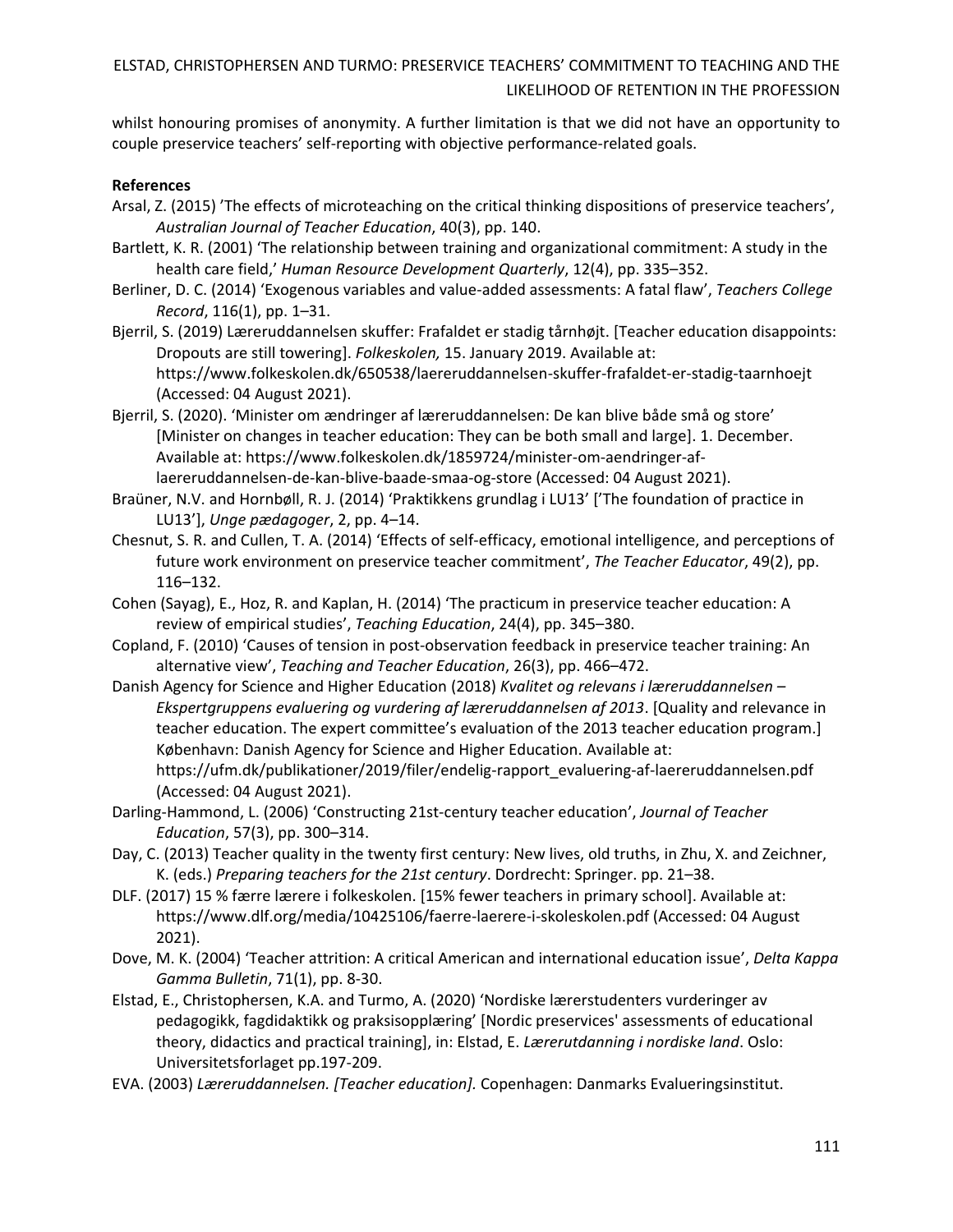EVA. (2018) *Indhold og faglige krav i læreruddannelsen. Delanalyse 1a i Evalueringen af læreruddannelsen [Content and professional requirements in teacher education. Sub-analysis 1a in the evaluation of teacher education*]. Copenhagen: Danmarks Evalueringsinstitut.

- Evans, E. D. and Tribble, M. (1986) 'Perceived teaching problems, self-efficacy, and commitment to teaching among preservice teachers', *The Journal of Educational Research*, 80(2), pp. 81–85.
- Ferguson, P. (2011) 'Student perceptions of quality feedback in teacher education', *Assessment & Evaluation in Higher Education*, 36(1), pp. 51–62.
- Firestone, W. A. and Pennell, J. R. (1993) 'Teacher commitment, working conditions, and differential incentive policies', *Review of educational research*, 63(4), pp. 489-525.
- Fresko, B., Kfir, D. and Nasser, F. (1997) 'Predicting teacher commitment', *Teaching and Teacher Education*, 13(4), pp. 429–438.

Grossman, P., Hammerness, K., McDonald, M. and Ronfeldt, M. (2008) 'Constructing coherence: Structural predictors of perceptions of coherence in NYC teacher education programmes', *Journal of Teacher Education*, 59(4), pp. 273–287.

- Hatton, N. and Smith, D. (1995) 'Reflection in teacher education: Towards definition and implementation', *Teaching and Teacher Education*, 11(1), pp. 33–49.
- Heggen, K. and Terum, L. I. (2013) 'Coherence in professional education: Does it foster dedication and identification?', *Teaching in Higher Education*, 18(6), pp. 656–669.
- Joram, E. (2007) 'Clashing epistemologies: Aspiring teachers', practicing teachers', and professors' beliefs about knowledge and research in education', *Teaching and Teacher Education*, 23(2), pp. 123–135.
- Kagan, D. M. (1992) 'Professional growth among preservice and beginning teachers', *Review of Educational Research,* 62(2), pp. 129–169.
- Khan, M. R., Ziauddin, J. F. and Ramay, M. I. (2010) 'The impacts of organizational commitment on employee job performance', *European Journal of Social Sciences*, 15(3), pp. 292–298.
- Klassen, R. M. and Chiu, M.M. (2011) 'The occupational commitment and intention to quit of practicing and preservice teachers: Influence of self-efficacy, job stress, and teaching context', *Contemporary Educational Psychology*, 36(2), pp. 114–129.
- Krogh-Jespersen, K. (2009) 'Dømmekraft og lærerarbejdets etos' [Judgment and the ethos of teaching]. *Gjallerhorn,* 9, pp. 6–15. Available at: [https://www.via.dk/om-via/presse/magasiner](https://www.via.dk/om-via/presse/magasiner-tidsskrifter/tidsskrift-for-professionsstudier)[tidsskrifter/tidsskrift-for-professionsstudier](https://www.via.dk/om-via/presse/magasiner-tidsskrifter/tidsskrift-for-professionsstudier) (Accessed: 04 August 2021).
- Lange-Group (2017) Udbud af og efterspørgsel på fagkompetencer i folkeskolen [Supply of and demand for subject competencies in primary and lower secondary school]. Available at: [https://langegruppen.dk/wp-content/uploads/2018/06/rapport-om-udbud-af-og-eftersporgsel](https://langegruppen.dk/wp-content/uploads/2018/06/rapport-om-udbud-af-og-eftersporgsel-pa-fagkompetencer-i-folkeskolen.pdf)[pa-fagkompetencer-i-folkeskolen.pdf](https://langegruppen.dk/wp-content/uploads/2018/06/rapport-om-udbud-af-og-eftersporgsel-pa-fagkompetencer-i-folkeskolen.pdf) (accessed: 04 August 2021).
- Laursen, P. F. (2015) The Theory–Practice Divide: The Case of Denmark, in Craig, C.J. and Orland-Barak, L. (eds.) *International teacher education: Promising pedagogies (Part C) (Advances in research on teaching, volume 22c).* Bradford: Emerald Group Publishing Limited. pp. 33 – 49.
- Lee, J. C. K., Zhang, Z. and Yin, H. (2011) 'A multilevel analysis of the impact of a professional learning community, faculty trust in colleagues and collective efficacy on teacher commitment to students', *Teaching and Teacher Education*, 27(5), pp. 820–830.
- Ministry of Higher Education and Science. (2015) The Danish Teacher Education Programme*.* Available at: [https://ufm.dk/en/education/higher-education/university-colleges/university-college](https://ufm.dk/en/education/higher-education/university-colleges/university-college-educations/bachelor-of-education/b-ed-programme-for-primary-and-lower-secondary-schools.pdf)[educations/bachelor-of-education/b-ed-programme-for-primary-and-lower-secondary](https://ufm.dk/en/education/higher-education/university-colleges/university-college-educations/bachelor-of-education/b-ed-programme-for-primary-and-lower-secondary-schools.pdf)[schools.pdf](https://ufm.dk/en/education/higher-education/university-colleges/university-college-educations/bachelor-of-education/b-ed-programme-for-primary-and-lower-secondary-schools.pdf) (Accessed: 04 August 2021).
- Ministry of Higher Education and Science. (2019) Pædagogisk personale. [Educational staff]. Available at: <https://uvm.dk/statistik/grundskolen/personale-og-skoler/paedagogisk-personale> (Accessed: 04 August 2021.